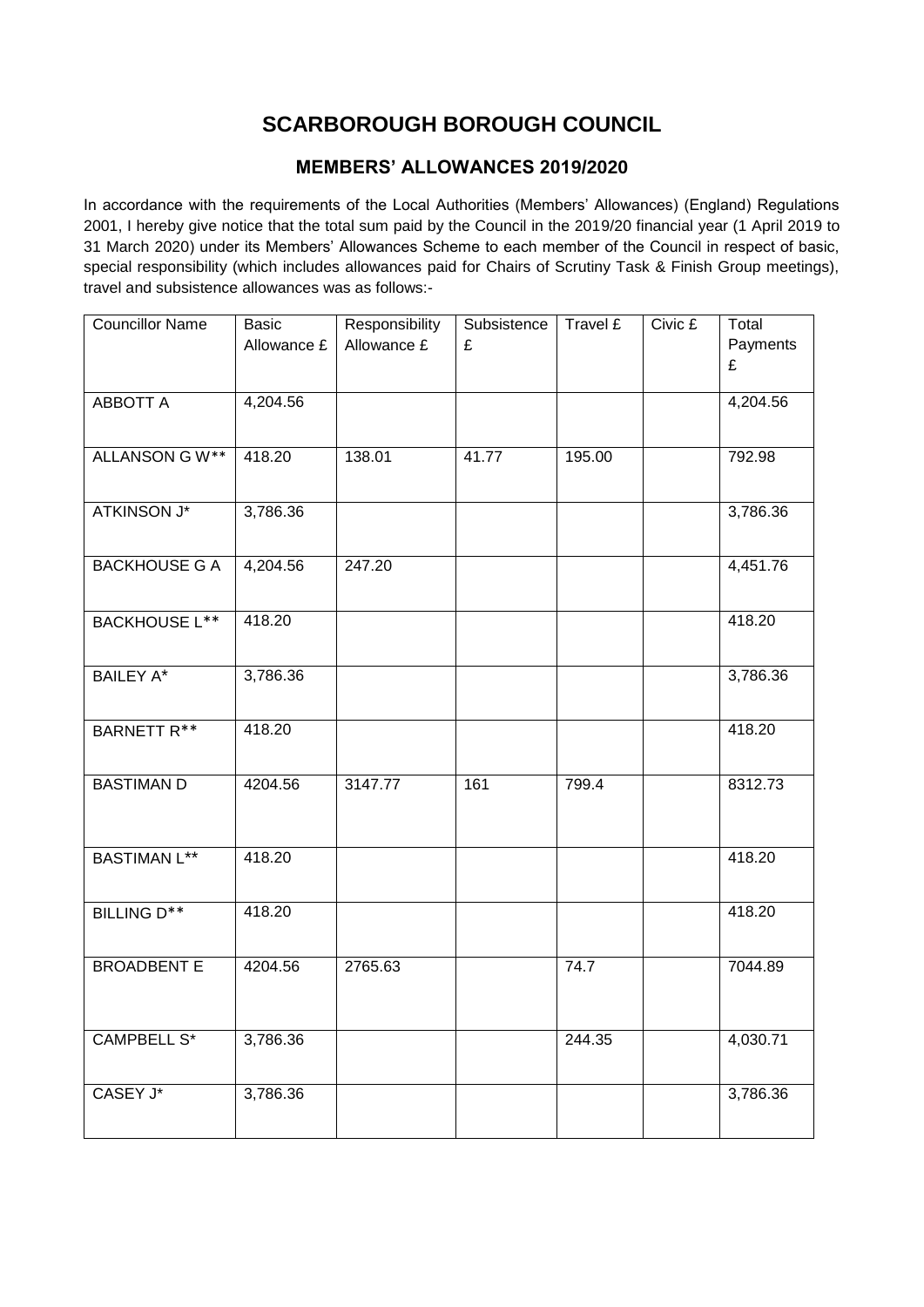| <b>Councillor Name</b>           | Basic<br>Allowance £ | Responsibility<br>Allowance £ | Subsistence<br>£ | Travel £ | Civic £ | Total<br>Payments<br>£ |
|----------------------------------|----------------------|-------------------------------|------------------|----------|---------|------------------------|
| <b>CHANCE D</b>                  | 4204.56              |                               |                  | 308.02   |         | 4512.58                |
| <b>CHATT W</b>                   | 4204.56              | 418.2                         |                  | 240.30   |         | 4622.76                |
| CLUER D**                        | 531.22               |                               |                  |          | 218.75  | 749.97                 |
| <b>COCKERILL M</b>               | 4204.56              | 418.2                         |                  | 545.13   |         | 5167.89                |
| <b>COLLING E</b>                 | 4204.56              | 3651.34                       |                  |          |         | 7855.9                 |
| <b>COULSON G</b>                 | 4204.56              | 2281.67                       |                  | 162      |         | 6648.23                |
| CROSS P**                        | 418.20               |                               |                  |          |         | 418.20                 |
| <b>CROSS S</b>                   | 4204.56              | 2408.21                       |                  |          |         | 6612.77                |
| DENNETTT G**                     | 418.20               |                               |                  | 378.00   |         | 796.20                 |
| DODDS J**                        | 418.20               |                               |                  |          |         | 418.20                 |
| DONOHUE-<br><b>MONCRIEFF M E</b> | 4204.56              | 339.08                        |                  | 110.7    |         | 4654.34                |
| FORBES W*                        | 3,786.36             |                               |                  |          |         | 3,786.36               |
| $FOX T W**$                      | 418.20               | 276.01                        |                  |          |         | 694.21                 |
| GOODBERRY G*                     | 3786.36              |                               | 4.67             | 697.5    |         | 4,488.53               |
| <b>GREEN S</b>                   | 4204.56              | 1140.88                       |                  |          |         | 5345.44                |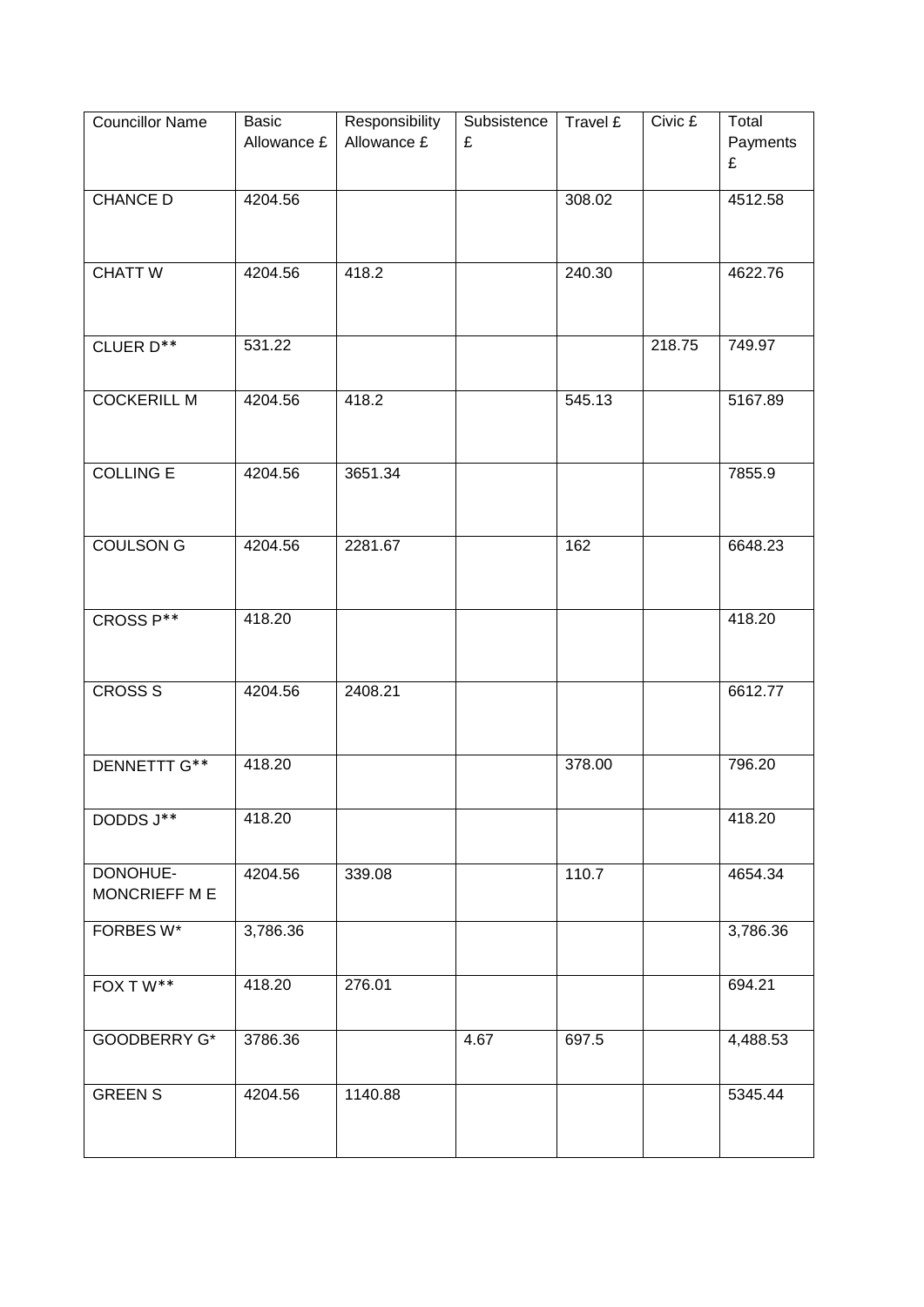| <b>Councillor Name</b> | <b>Basic</b><br>Allowance £ | Responsibility<br>Allowance £ | Subsistence<br>£ | Travel £ | Civic £ | Total<br>Payments<br>£ |
|------------------------|-----------------------------|-------------------------------|------------------|----------|---------|------------------------|
| <b>GRIEVE J*</b>       | 3,786.36                    |                               |                  |          |         | 3,786.36               |
| <b>HADDINGTON C**</b>  | 418.20                      |                               |                  | 54.39    |         | 472.59                 |
| <b>HERITAGE N*</b>     | 3,786.36                    |                               |                  |          |         | 3,786.36               |
| INMAN V**              | 418.20                      |                               |                  |          |         | 418.20                 |
| <b>JEFFELS D</b>       | 4204.56                     |                               | 16.92            | 364.85   |         | 4586.33                |
| JEFFERSON J            | 4204.56                     | 3375.33                       |                  |          |         | 7579.89                |
| JENKINSON A**          | 418.20                      |                               |                  |          |         | 418.20                 |
| <b>KERSHAW P*</b>      | 3,786.36                    | 339.08                        |                  | 168.30   |         | 4,293.74               |
| <b>LYNSKEY H</b>       | 4204.56                     |                               |                  |          | 4561.25 | 8765.81                |
| MALLORY H              | 4204.56                     | 418.2                         |                  | 79.2     |         | 4701.96                |
| MAW C                  | 4204.56                     | 339.08                        |                  |          |         | 4543.64                |
| MAW J*                 | 3,786.36                    |                               |                  |          |         | 3,786.36               |
| MAW R*                 | 3,786.36                    |                               |                  |          |         | 3,786.36               |
| MOODY R**              | 418.20                      |                               |                  |          |         | 418.20                 |
| <b>MORTIMER J</b>      | 4204.56                     |                               |                  | 612.9    |         | 4817.46                |
| MURPHY E*              | 3,786.36                    |                               |                  |          |         | 3,786.36               |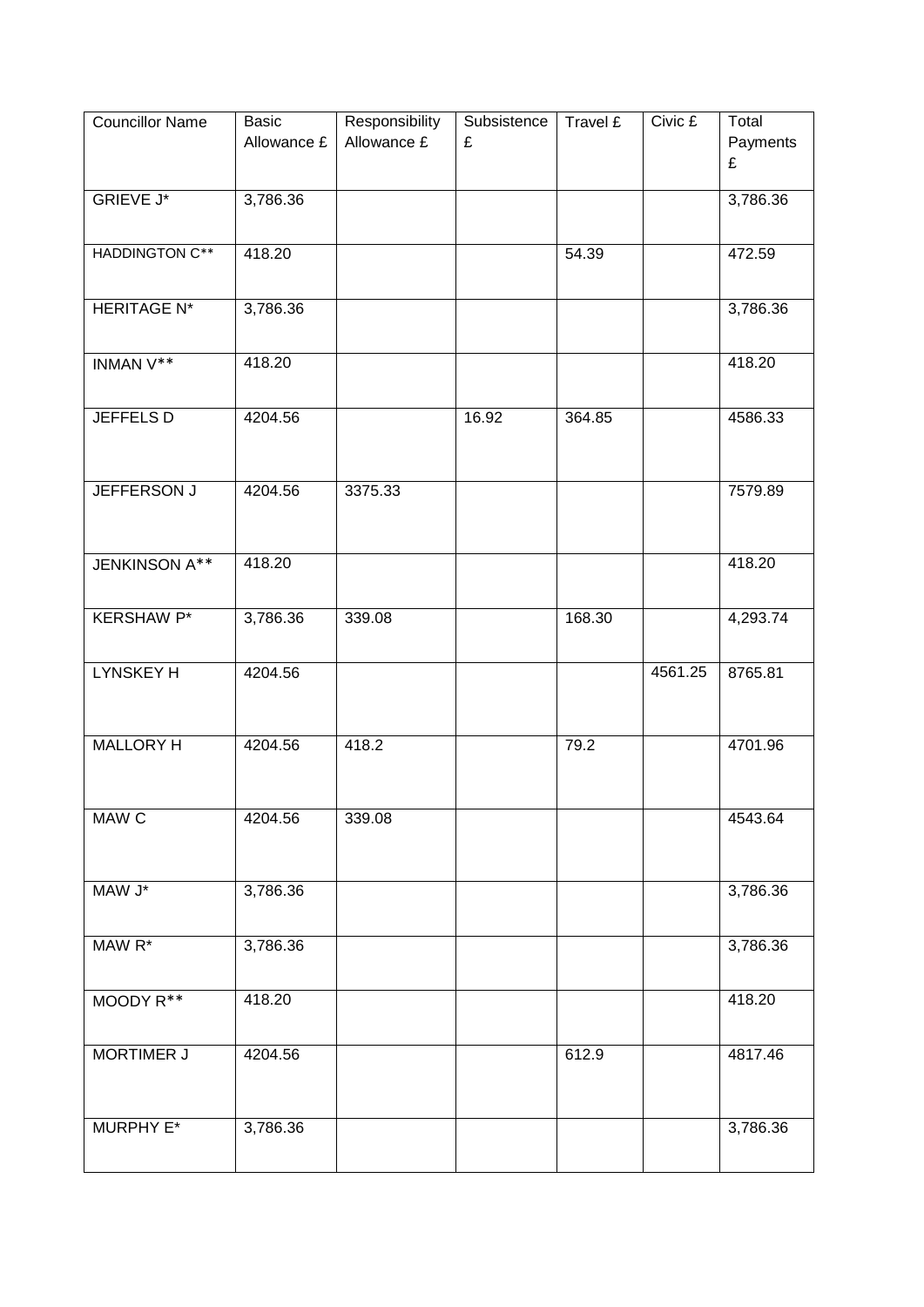| <b>Councillor Name</b> | <b>Basic</b><br>Allowance £ | Responsibility<br>Allowance £ | Subsistence<br>£ | Travel £ | Civic £ | Total<br>Payments<br>£ |
|------------------------|-----------------------------|-------------------------------|------------------|----------|---------|------------------------|
| MURPHY N**             | 418.20                      |                               |                  |          |         | 418.20                 |
| <b>MURPHY R</b>        | 4204.56                     | 2281.67                       |                  |          |         | 6486.23                |
| NOCK J**               | 418.20                      | 418.20                        |                  | 184.95   |         | 1,021.35               |
| NORTON T*              | 3,786.36                    |                               |                  |          |         | 3,786.36               |
| <b>PEARSON C</b>       | 4204.56                     |                               |                  | 436      |         | 4640.56                |
| PHILLIPS H             | 4204.56                     | 418.2                         |                  | 18.9     |         | 4641.66                |
| PLANT J**              | 531.22                      |                               |                  |          | 778.75  | 1,309.97               |
| POPPLE P*              | 3,786.36                    |                               |                  |          |         | 3,786.36               |
| PRICE N**              | 418.20                      |                               |                  |          |         | 418.20                 |
| <b>RANDERSON A</b>     | 4204.56                     | 3375.33                       | 10.72            | 189.9    |         | 7780.51                |
| RILEY P*               | 3,786.36                    |                               |                  |          |         | 3,786.36               |
| RITCHIE $J^{\ast\ast}$ | 418.20                      |                               |                  |          |         | 418.20                 |
| <b>ROBINSON N*</b>     | 3,786.36                    |                               |                  |          |         | 3,786.36               |
| SHARMA <sub>S</sub> *  | 3,786.36                    |                               | 4.67             | 18.00    |         | 3,809.03               |
| SIDDONS <sub>S</sub>   | 4204.56                     | 11568.19                      | 117.67           | 832.95   |         | 16723.37               |
| SMITH G*               | 3,786.36                    |                               |                  | 18.90    |         | 3,805.26               |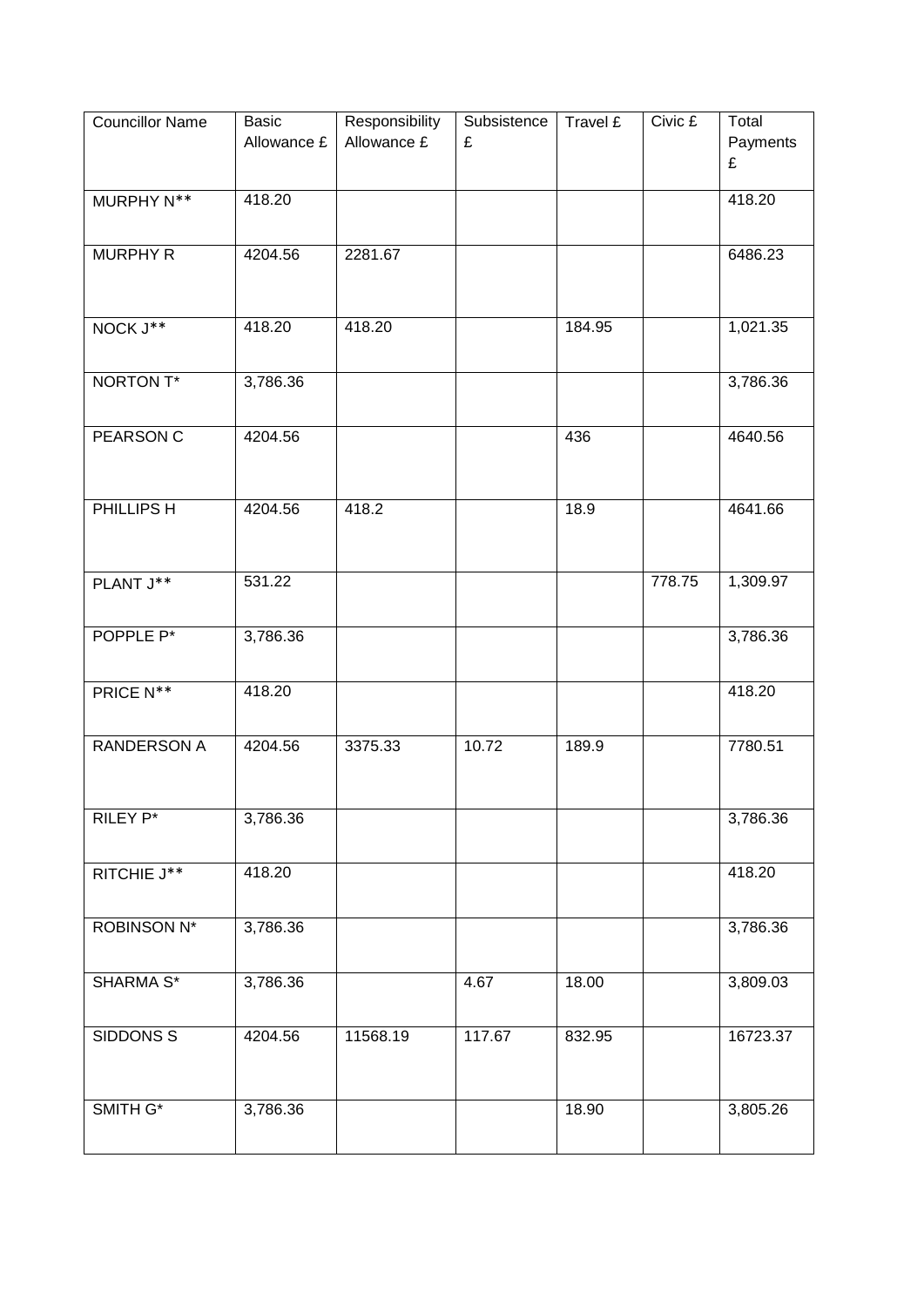| <b>Councillor Name</b> | <b>Basic</b> | Responsibility | Subsistence | Travel £ | Civic £ | Total     |
|------------------------|--------------|----------------|-------------|----------|---------|-----------|
|                        | Allowance £  | Allowance £    | £           |          |         | Payments  |
|                        |              |                |             |          |         | £         |
|                        |              |                |             |          |         |           |
| SMITH M**              | 418.20       | 418.20         |             |          |         | 836.40    |
|                        |              |                |             |          |         |           |
| SWIERS R               | 4204.56      | 276.01         |             |          | 1281.25 | 5761.82   |
|                        |              |                |             |          |         |           |
|                        |              |                |             |          |         |           |
|                        |              |                |             |          |         |           |
| STONEHOUSE M*          | 3,786.36     |                |             | 537.30   |         | 4,323.66  |
|                        |              |                |             |          |         |           |
| <b>TUCKER S*</b>       | 3786.36      |                | 7.67        | 940.25   |         | 4734.28   |
|                        |              |                |             |          |         |           |
|                        |              |                |             |          |         |           |
| TRUMPER P              | 4204.56      | 334.55         |             |          |         | 4539.11   |
|                        |              |                |             |          |         |           |
|                        |              |                |             |          |         |           |
| <b>TURNER S**</b>      | 418.20       | 418.20         |             | 199.43   |         | 1,035.83  |
|                        |              |                |             |          |         |           |
|                        |              |                |             |          |         |           |
| VESEY M**              | 418.20       |                |             |          |         | 418.20    |
|                        |              |                |             |          |         |           |
| WALSH C**              | 418.20       |                |             |          |         | 418.20    |
|                        |              |                |             |          |         |           |
|                        |              |                |             |          |         |           |
| <b>WARBURTON J**</b>   | 418.20       |                |             |          |         | 418.20    |
|                        |              |                |             |          |         |           |
| <b>WATSON M</b>        | 4204.56      |                |             | 732.27   |         | 4936.83   |
|                        |              |                |             |          |         |           |
|                        |              |                |             |          |         |           |
| <b>Total</b>           | 195308.6     | 41212.44       | 365.09      | 8903.29  | 6840    | 252629.42 |

\*Elected on 2 May 2019

\*\*Not standing or not re-elected on 2 May 2019

The table also shows the civic allowances paid to the Mayor and Deputy Mayor which are outside the Council's Members' Allowances Scheme.

2018-19 – Mayor Cllr Joe Plant, Deputy Mayor Cllr Dilys Cluer

2019-20 – Mayor Cllr Hazel Lynskey, Deputy Mayor Cllr Roberta Swiers

| Co-opted Members | Basic       | Responsibility | Subsistence £ | Travel £ | Total      |
|------------------|-------------|----------------|---------------|----------|------------|
|                  | Allowance £ | Allowance £    |               |          | Payments £ |
|                  |             |                |               |          |            |
|                  |             |                |               |          |            |
| LANGLEY C (IP)   | 0.00        | 150.00         |               | 62.10    | 212.10     |
|                  |             |                |               |          |            |
| TAYLOR R (IP)    | 0.00        | 150.00         |               | 45.90    | 195.90     |
|                  |             |                |               |          |            |